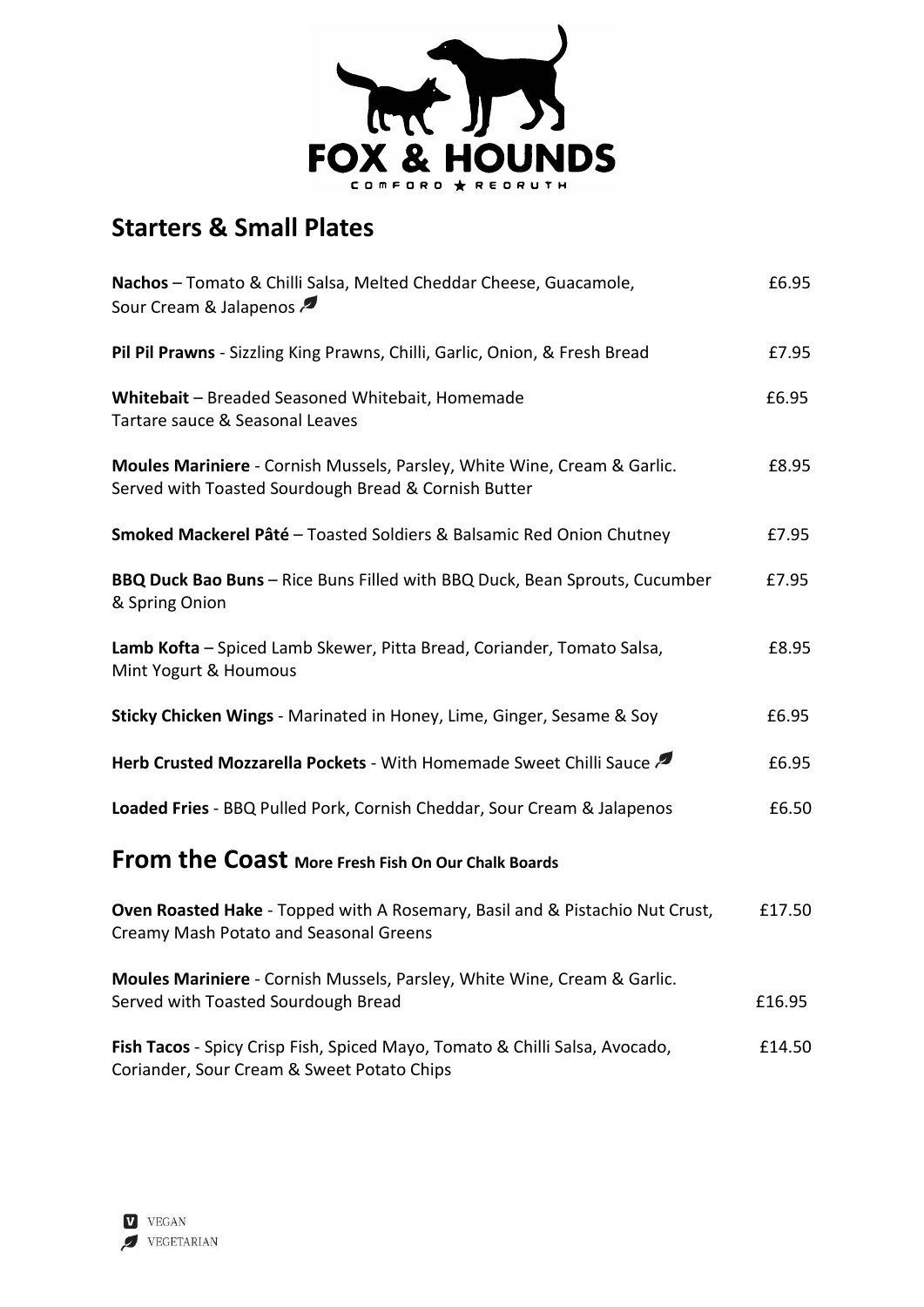# **Pub Classics**

| Ham Egg & Chips - Cola Baked Ham, 2 Fried Free-Range Eggs,<br>Thick Cut Chips & Homemade Spicy Chilli Ketchup                                           | £12.95 |
|---------------------------------------------------------------------------------------------------------------------------------------------------------|--------|
| Beer Battered Cod - Tribute Beer Battered Cod, Thick Cut Chips, Chip Shop<br>Mushy Peas & Homemade Curry Sauce                                          | £13.95 |
| Wholetail Scampi - Fries, House Salad, Homemade Tartare Sauce, Garden Peas                                                                              | £12.95 |
| <b>Bangers &amp; Mash</b> - Locally Made Top Quality R.J. Trevarthen Sausages,<br>Creamy Mash Potato, Seasonal Vegetables & Caramelized Red Onion Gravy | £13.50 |

**Lasagne el Furuno** – Classic Beef Lasagne, Served with Garlic Bread & Seasonal Salad £13.50

# **Fox & Hounds Grill**

|                                                                             | 10oz R.J. Trevarthen Rib Eye Steak - Thick Cut Chips, Beer Battered Onion Rings,        |        |
|-----------------------------------------------------------------------------|-----------------------------------------------------------------------------------------|--------|
| Balsamic Cherry Tomatoes & Peppered Mushrooms                               |                                                                                         | £18.95 |
|                                                                             | Add Surf & Turf (Chilli & Garlic king Prawns)                                           | £5.50  |
| <b>Sauces</b>                                                               | Pepper Corn                                                                             | £2.95  |
|                                                                             | Stroganoff                                                                              | £2.95  |
|                                                                             | <b>Blue Cheese &amp; Port</b>                                                           | £2.95  |
| Rump Steak Sandwich - R.J. Trevarthen Medium Cooked Rump Steak,             |                                                                                         | £15.00 |
| Melted Blue Cheese Red Onion Marmalade in Toasted Ciabatta,                 |                                                                                         |        |
| Fries, Apple Slaw & Spicy Ketchup                                           |                                                                                         |        |
| BBQ Baby Back Pork Ribs - Spicy Fries, Apple Slaw & Charred Corn on the Cob |                                                                                         | £18.00 |
| <b>Gourmet Burgers</b>                                                      |                                                                                         |        |
|                                                                             | All Made in House, Beef Burgers made with 7oz Of Seasoned R.J. Trevarthen Prime Steak   |        |
|                                                                             | Mince, served in a Seeded Glazed Roll with Salad, Tomato, Red Onion, Fries & Apple Slaw |        |
| The Hound Burger - 70z Burger & Cornish Cheddar                             |                                                                                         | £13.50 |
| Porky Hound - 7oz Burger, BBQ Pulled Pork, Smoked Bacon                     |                                                                                         | £14.50 |
| & Cornish Cheddar                                                           |                                                                                         |        |
|                                                                             | Blue Hound Burger - 70z Burger, Smoked Bacon, Blue Cheese, Red Onion                    | £14.00 |
| Marmalade, Spicy Ketchup & Mayo                                             |                                                                                         |        |
|                                                                             | Fox's Chilli Citrus Chicken Burger - Butterflied Chicken Breast, Bacon,                 | £14.50 |
| Brie, Avocado & Wild Garlic Mayo                                            |                                                                                         |        |
| Lamb Kofta Burger - Spiced Lamb Burger, Smoked Cheese                       |                                                                                         | £14.50 |
| Mint Yoghurt & Houmous                                                      |                                                                                         |        |
| Beetroot Burger- Our Vegan Burger, Vegan Cheddar, Balsamic                  |                                                                                         | £14.00 |
| Onions, Crisp Salad & Sweet Potato Fries, Vegan Slaw <b>W</b>               |                                                                                         |        |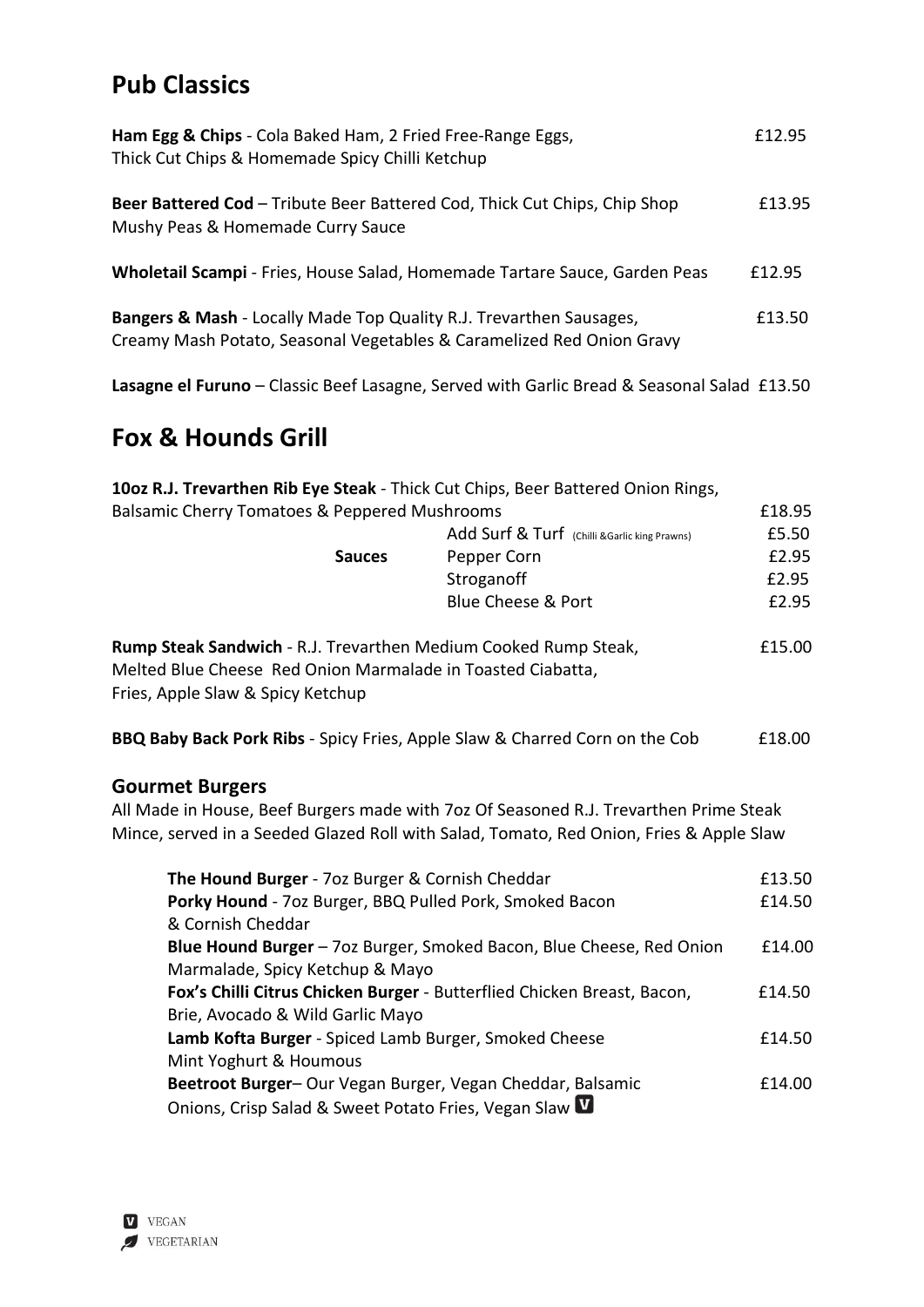# **Salads & Light Bites**

**Mexican Spiced Vegetable Tacos** - Spicy Tempura Vegetable, Mango Chutney, F12.50 Avocado, Tomato, Cucumber, Vegan Tzatziki & Crisp Leaves

**Grilled Steak or Chicken Caesar Salad** - Baby Gem Lettuce, Garlic Croutons, £15.50/£13.95 Caesar Dressing, Parmesan Shavings & Smoked Bacon

**Beetroot & Feta Salad** – Baby Beetroot, Greek Feta, Toasted Pine Nuts, Cherry Vine £12.95 Tomatoes, Mixed Leaves & Homemade Pesto

#### **Smoking Hot Skillets**

Your choice of Meat or Tofu. Stir Fried Onions, Peppers,  $£18.00$ Ginger Sweet Chilli on a Hot Smoking Skillet Served with Grated Cheese, Sour Cream, Salad & a Side of Rice, Tortilla Wraps OR Fries. Choose from: **Crispy Duck R.J. Trevarthen's Steak Chicken Smoked Tofu King Prawn**

## **Little Appetites (Under 12s)**

Served with Salad & Garlic Bread or Chips & Beans **EXALL** EXASSED FOR SALL EXASSED FOR SALL EXASSED FOR SALL EXAS

| <b>Chicken Goujons</b>      | Kids Burger 'n' Cornish Cheddar |
|-----------------------------|---------------------------------|
| <b>Market Battered Fish</b> | Lasagne el Furuno               |
| Vegan Sausage V             | <b>Pork Sausage</b>             |

## **Sides**

| Thick Cut Chips                   | £3.50 | <b>Onion Rings</b>                                     | £3.50 |
|-----------------------------------|-------|--------------------------------------------------------|-------|
| Fries                             | £3.50 | Garlic Bread                                           | £2.95 |
| Sweet Potato Fries 2 £4.50        |       | Cheese Garlic Bread                                    | £3.50 |
| Cheesy Chips                      | £4.50 | Apple Slaw                                             | £2.95 |
| Side of Vegetables <b>V</b> £3.50 |       | <b>BBQ Pulled Pork</b>                                 | £3.50 |
| <b>Bowl of Mixed Olives</b>       | £3.50 | Olives, Breads, <b>W</b><br>Extra Virgin oil, Balsamic | £4.95 |
| House Salad                       | £3.00 |                                                        |       |